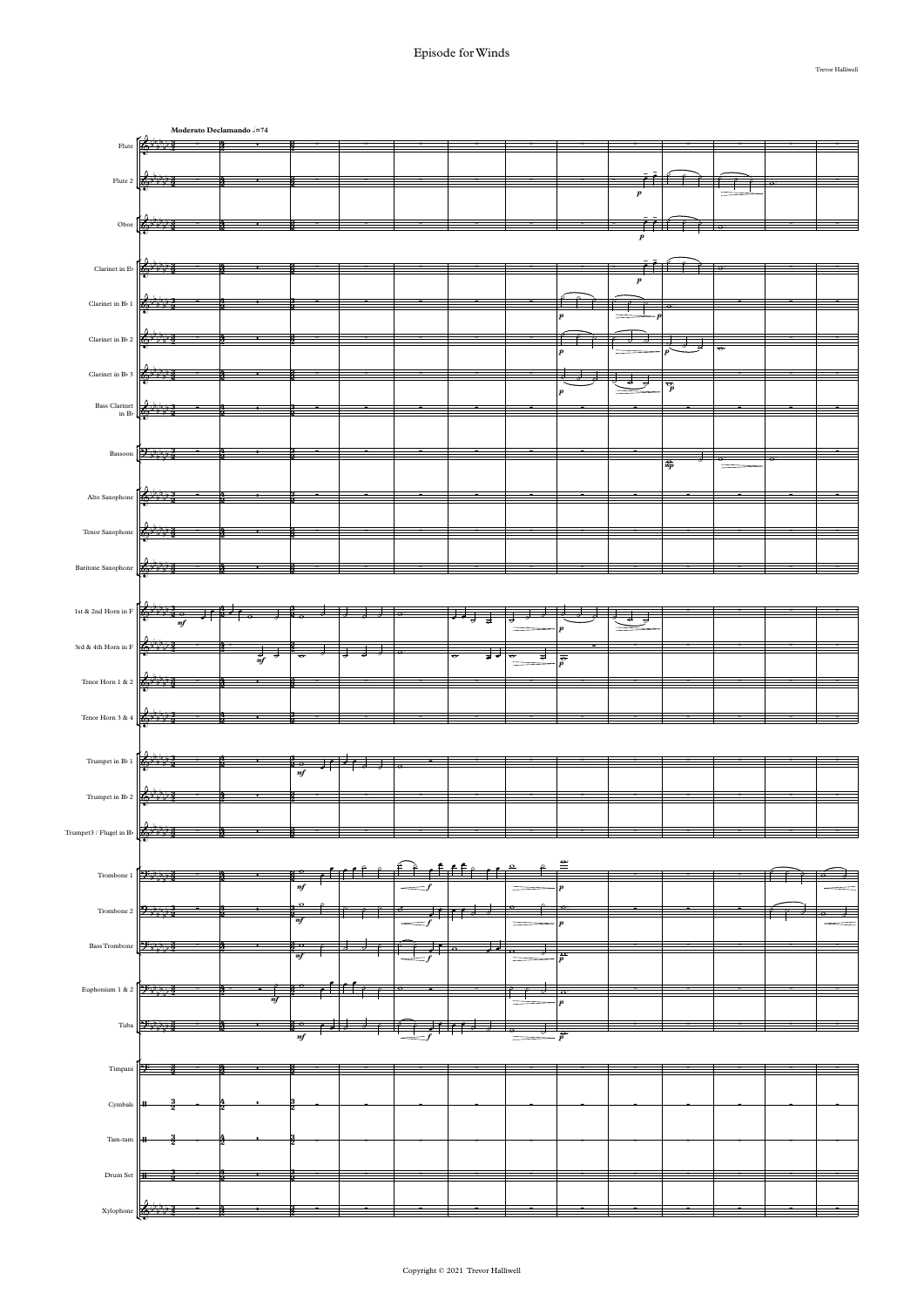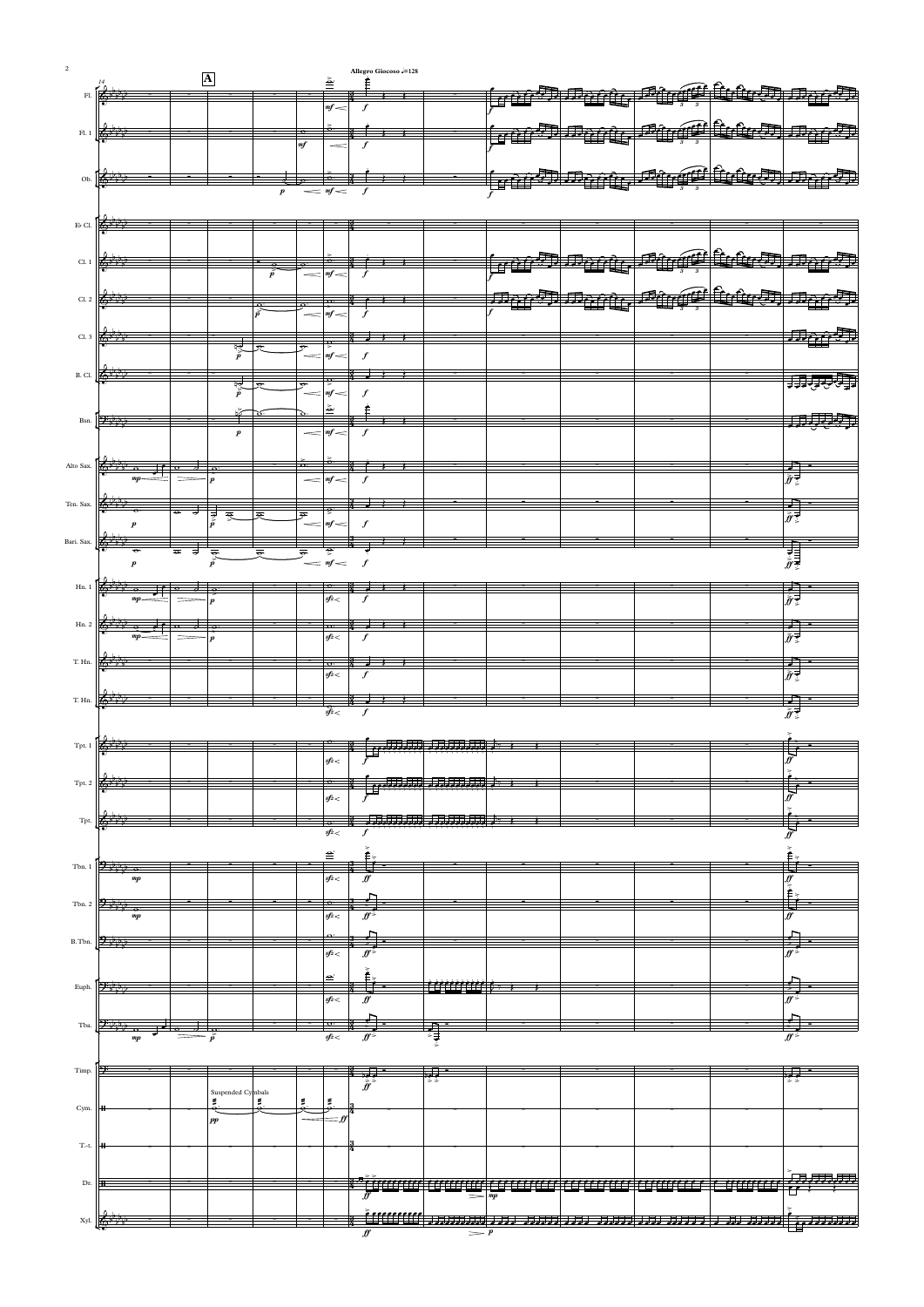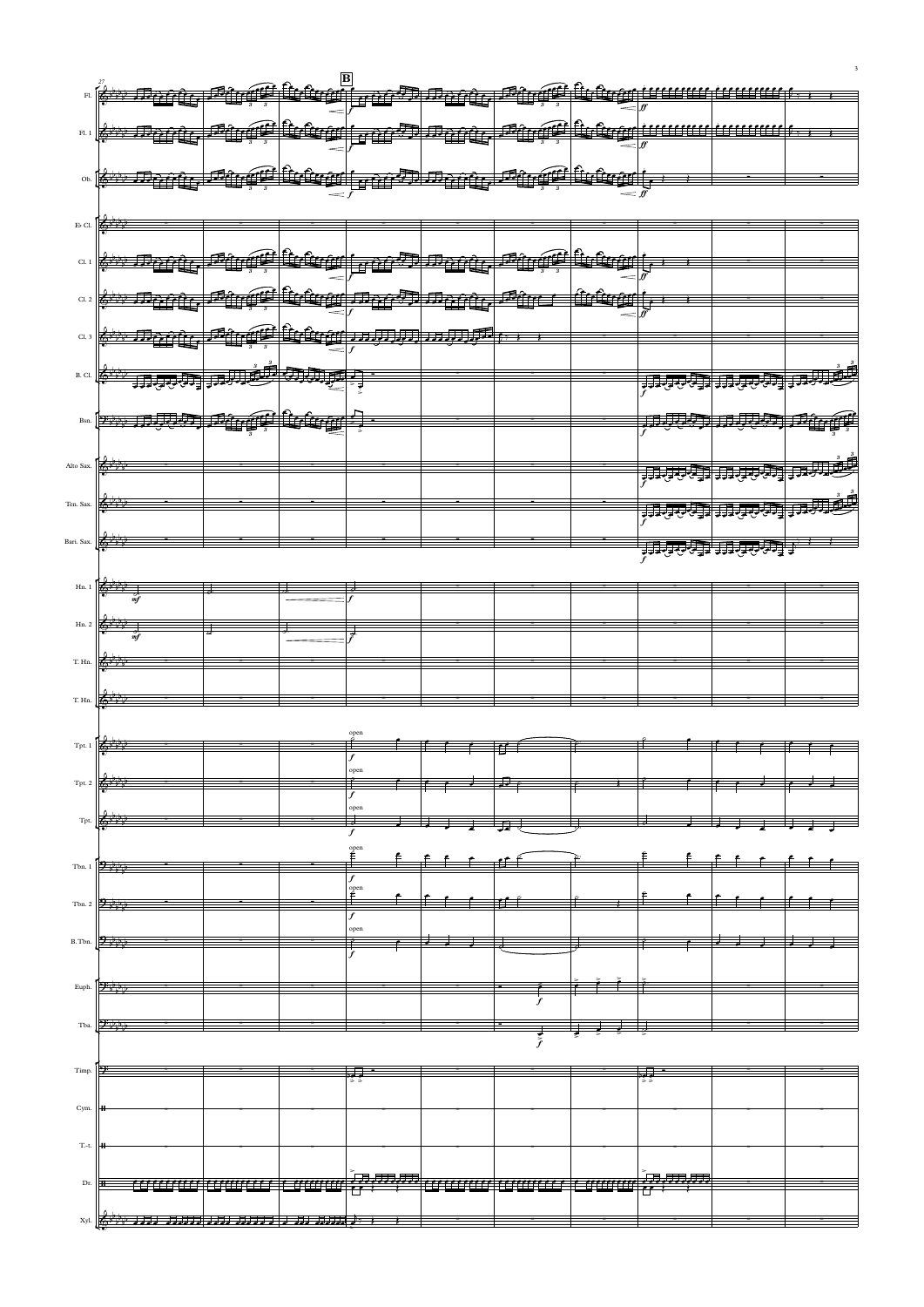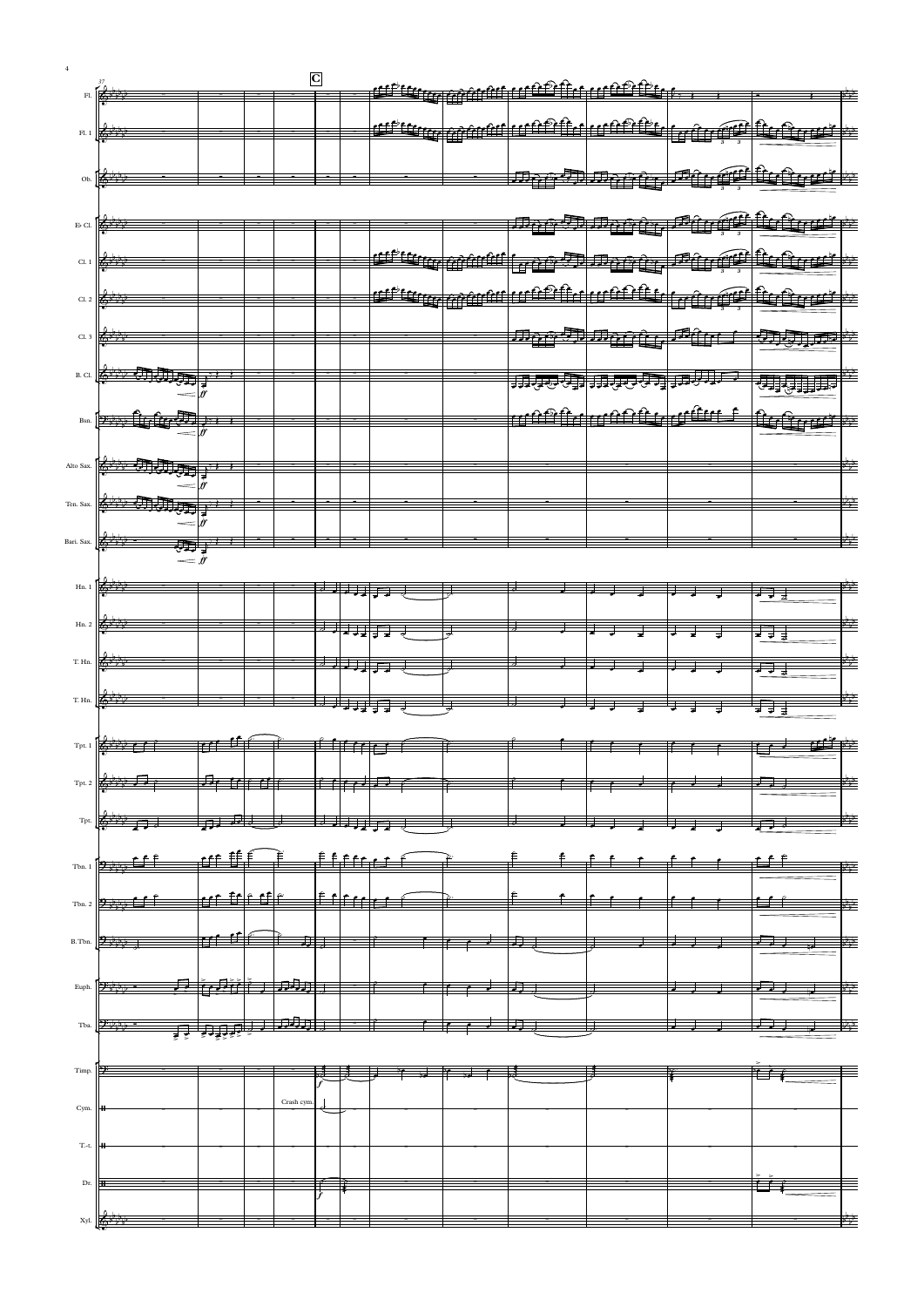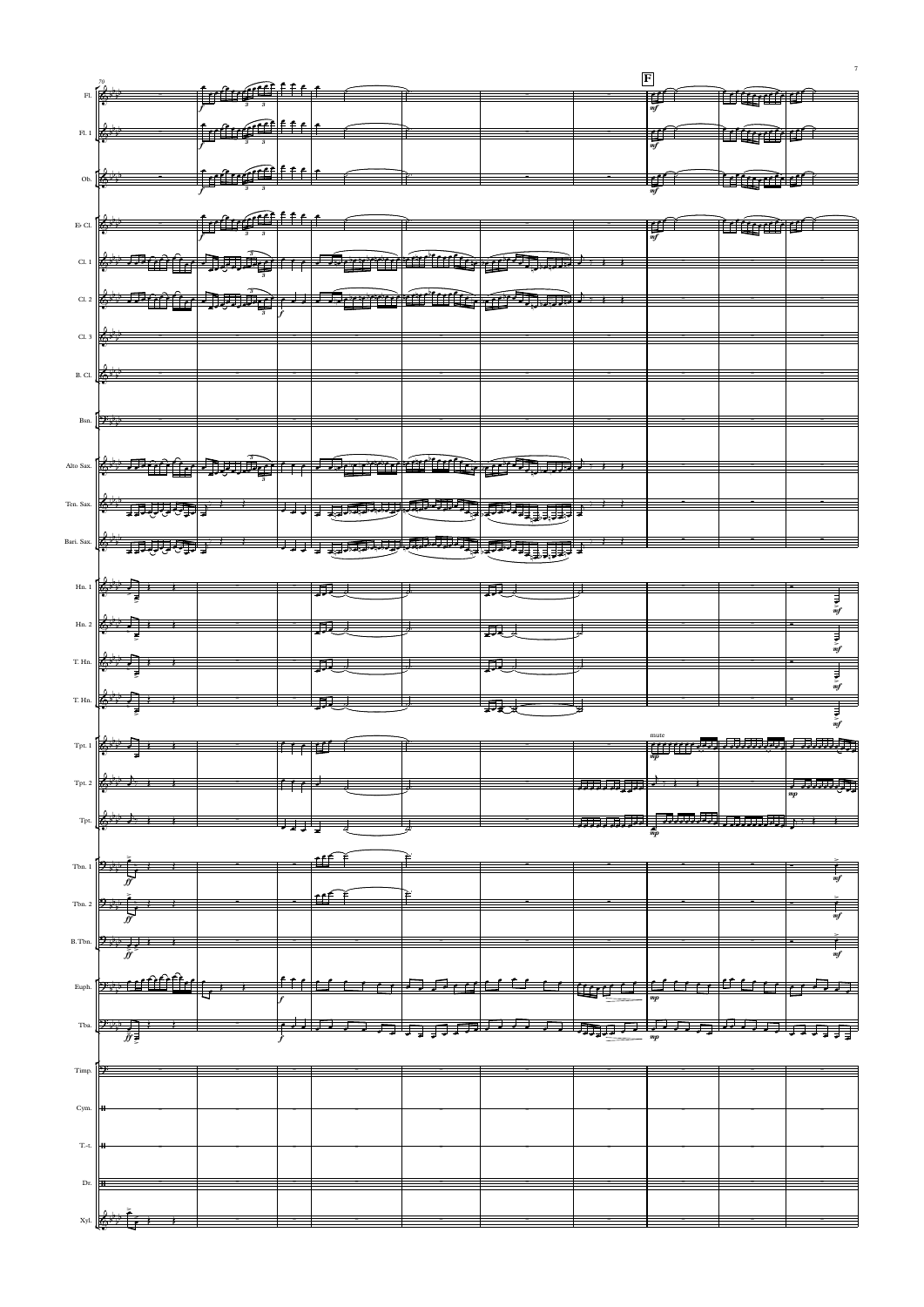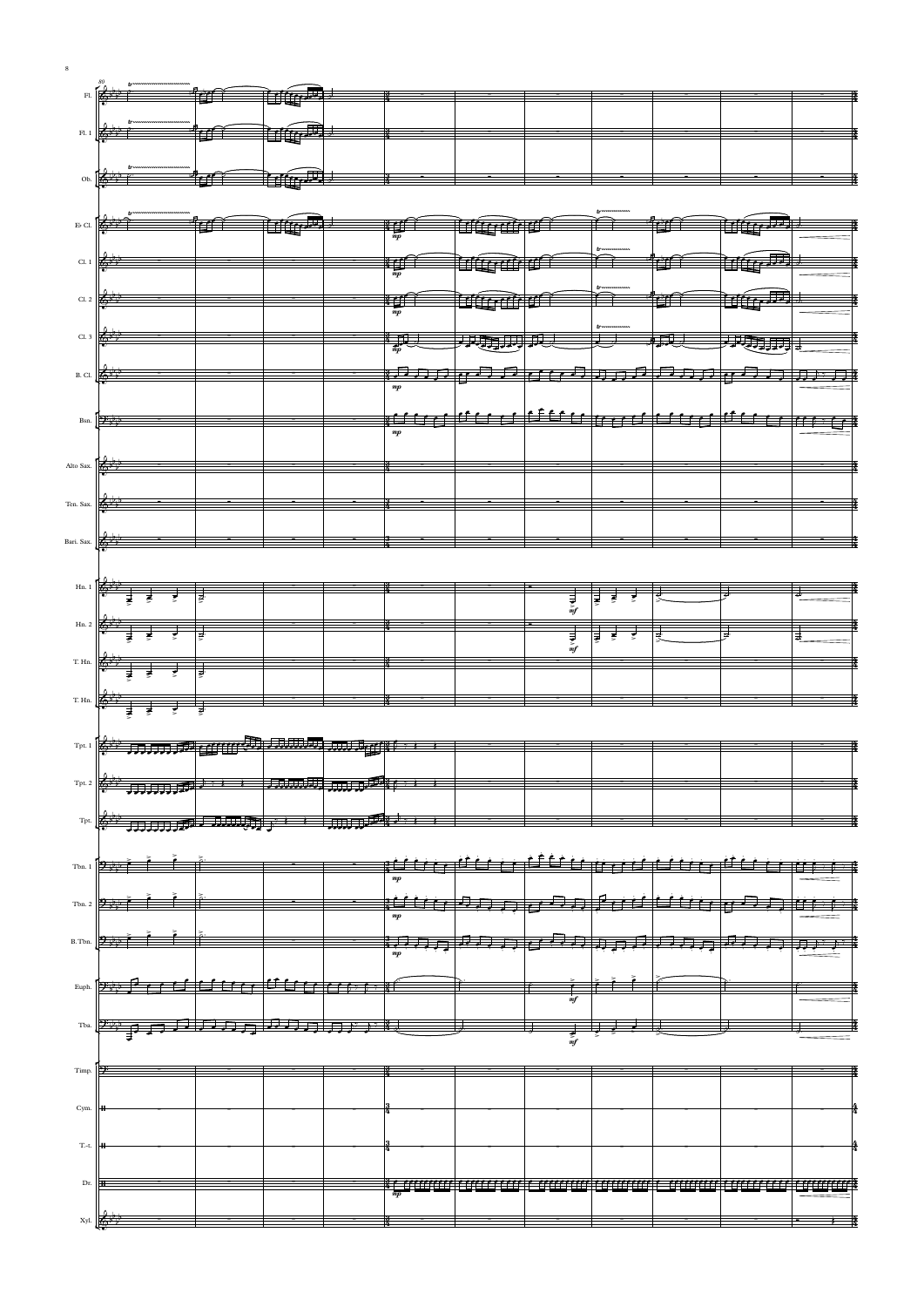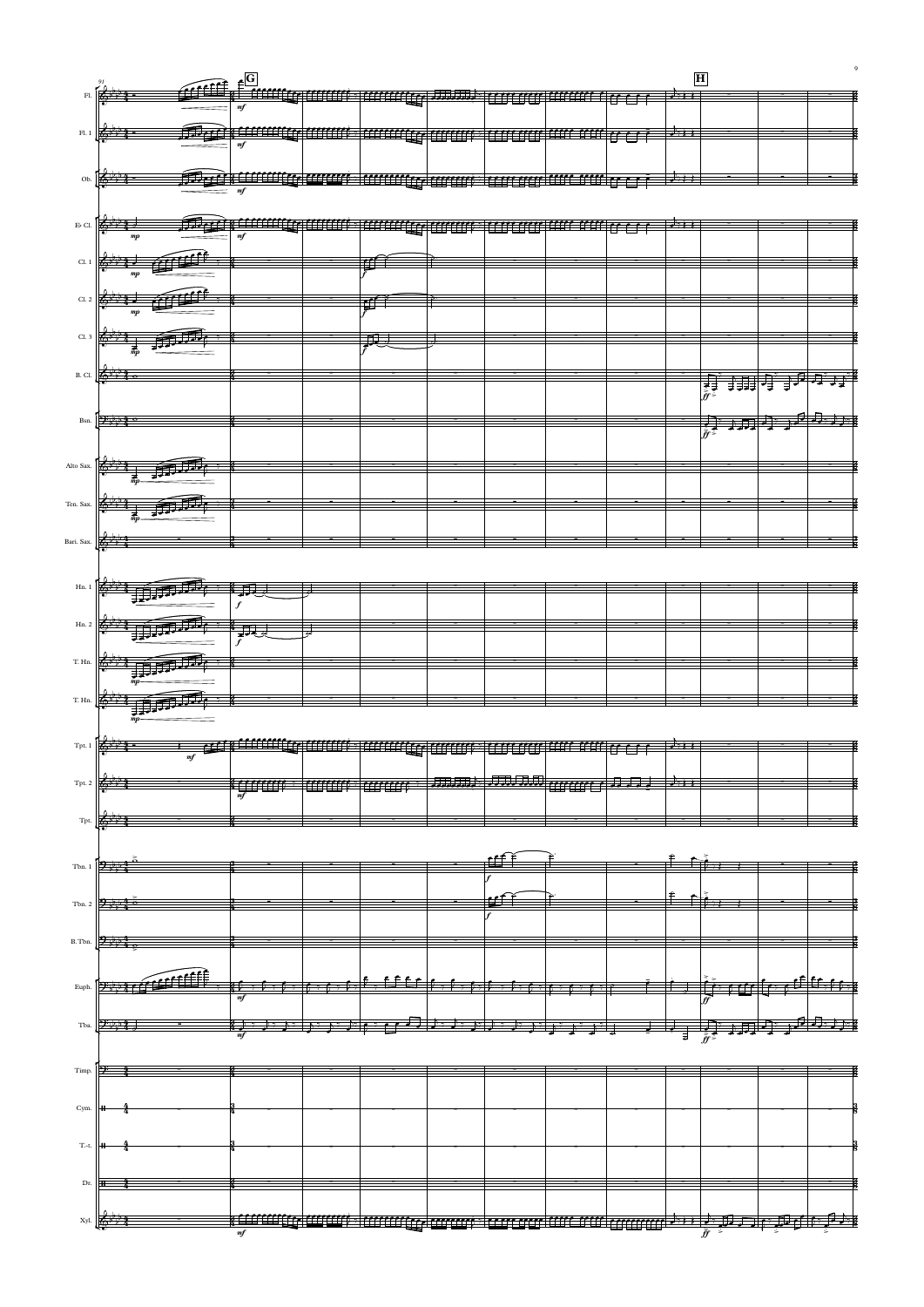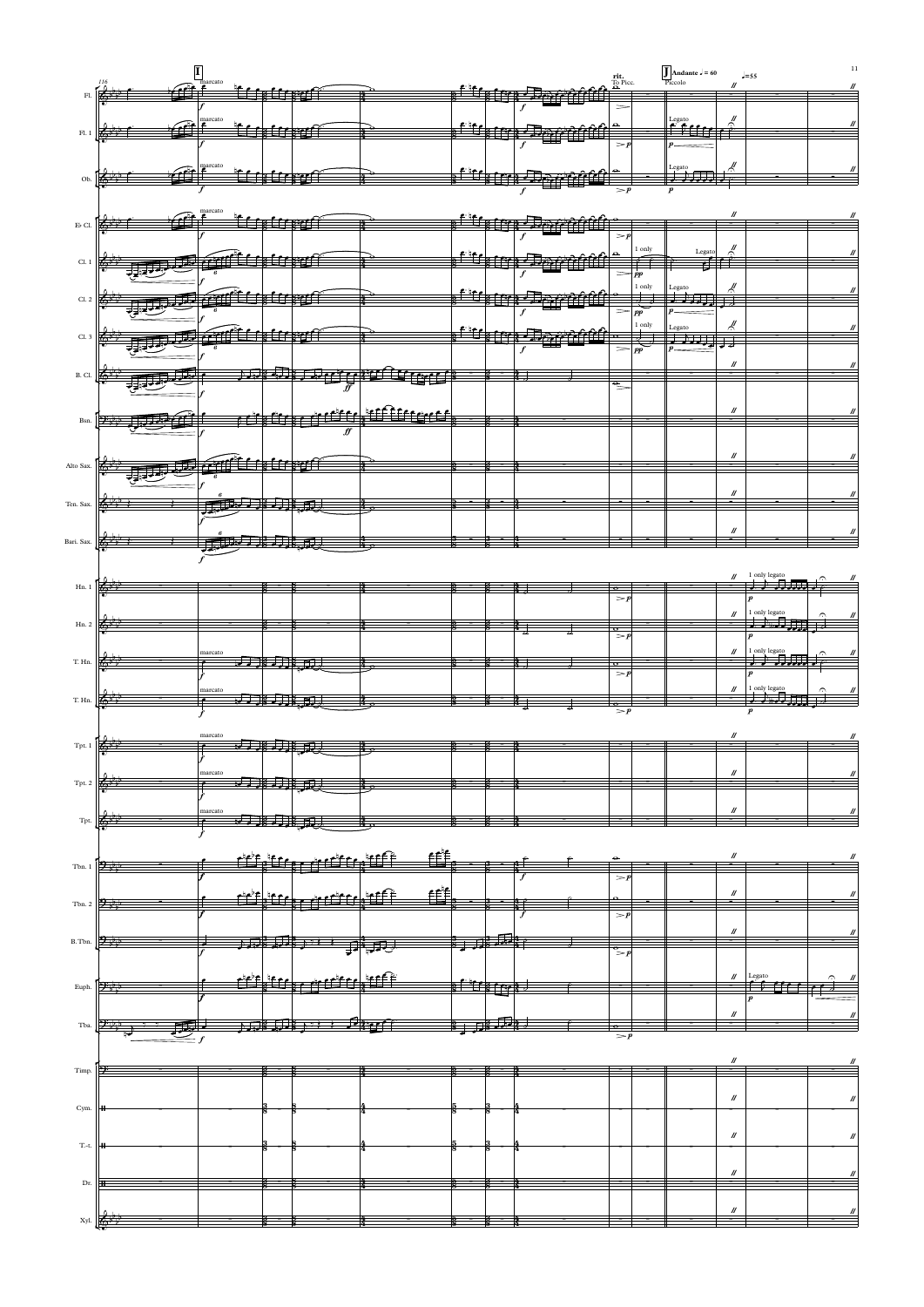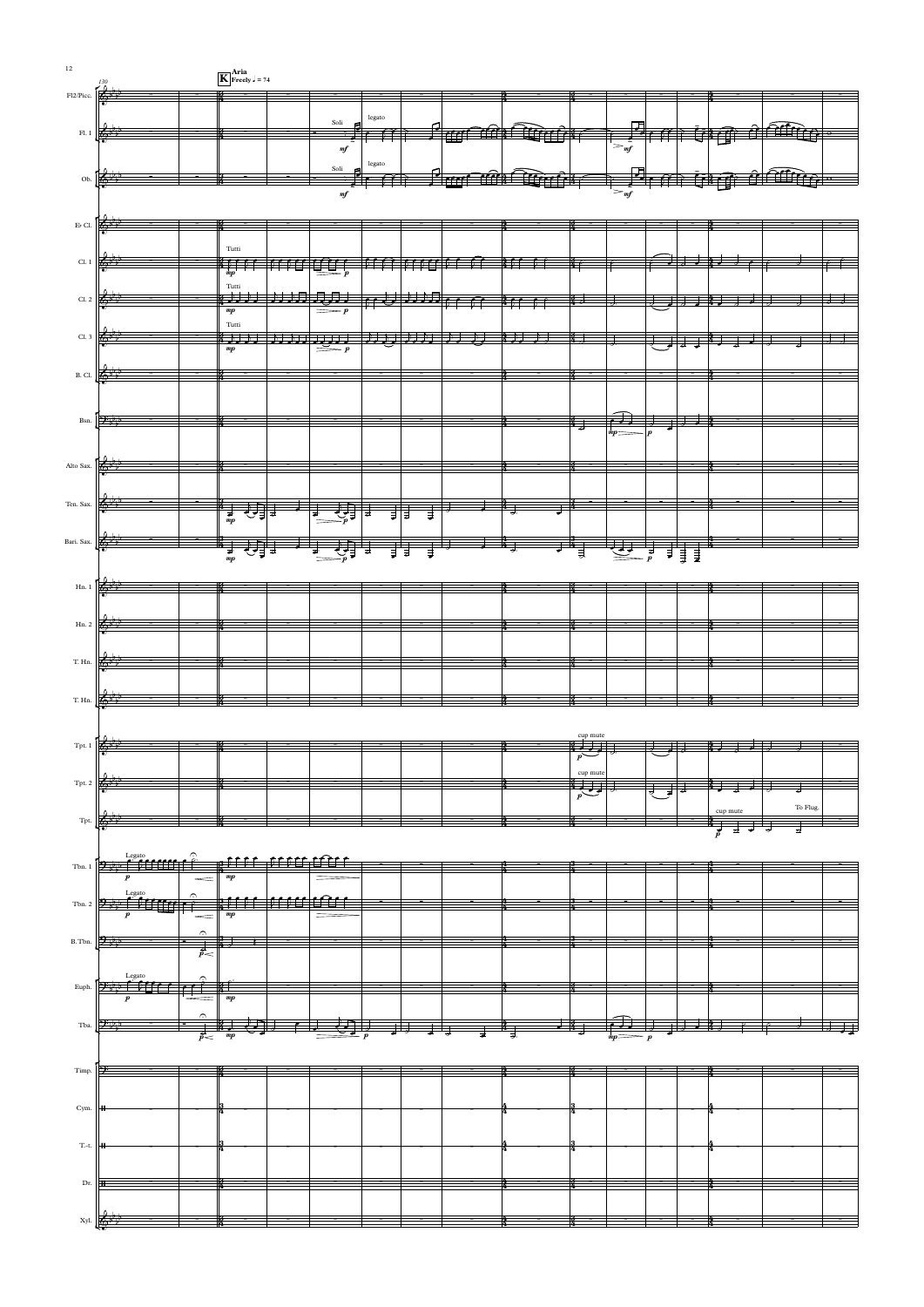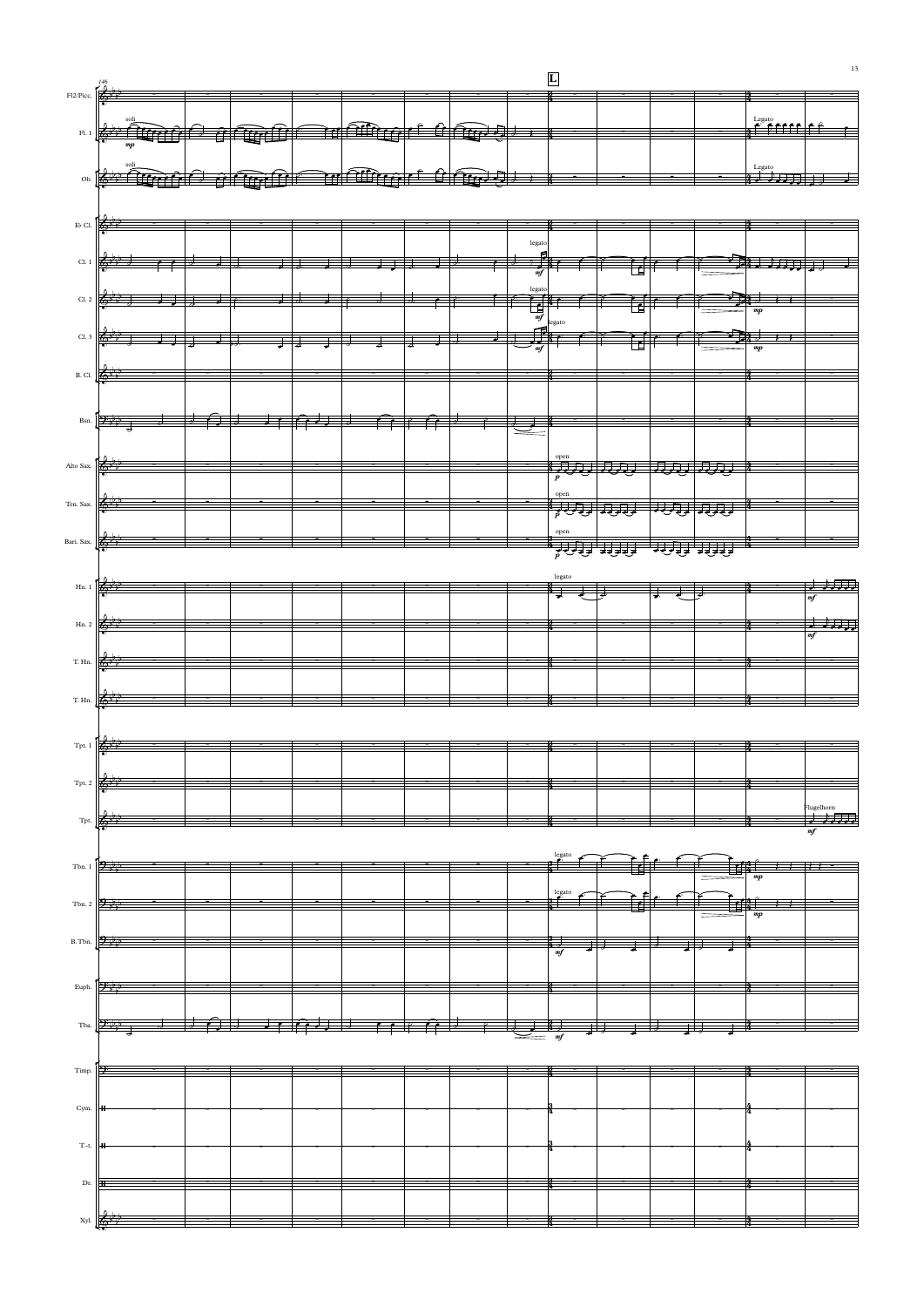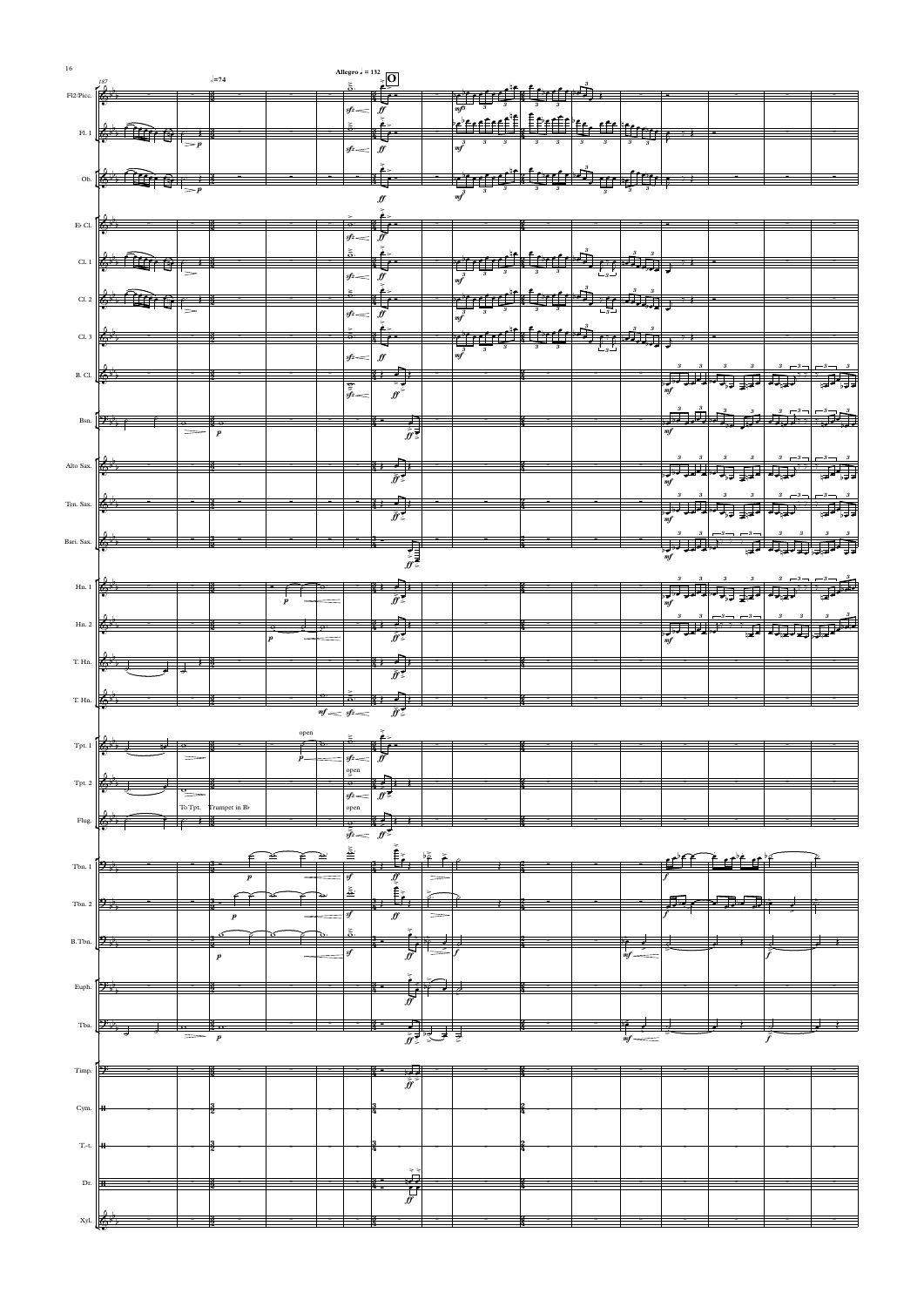

 $17\,$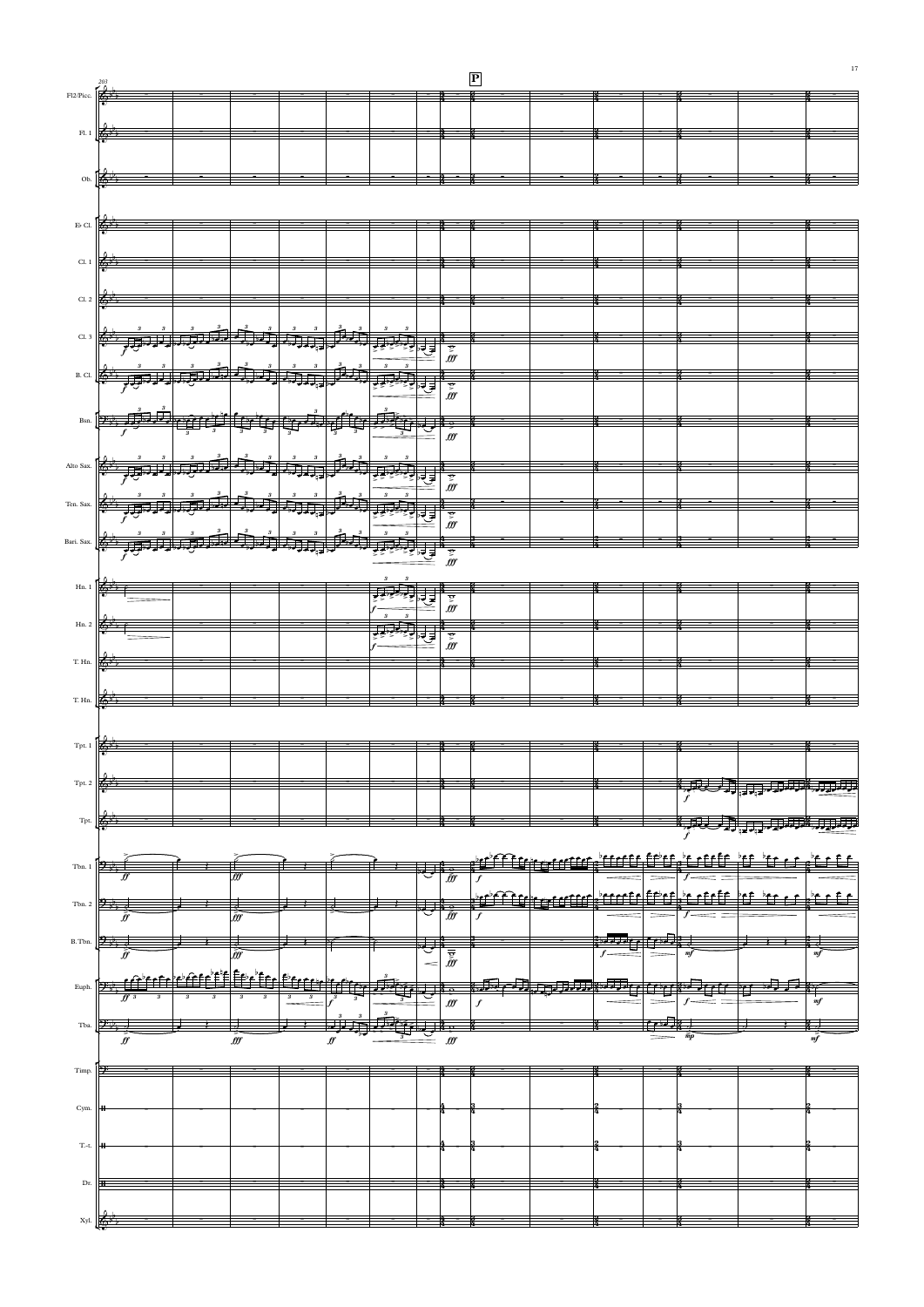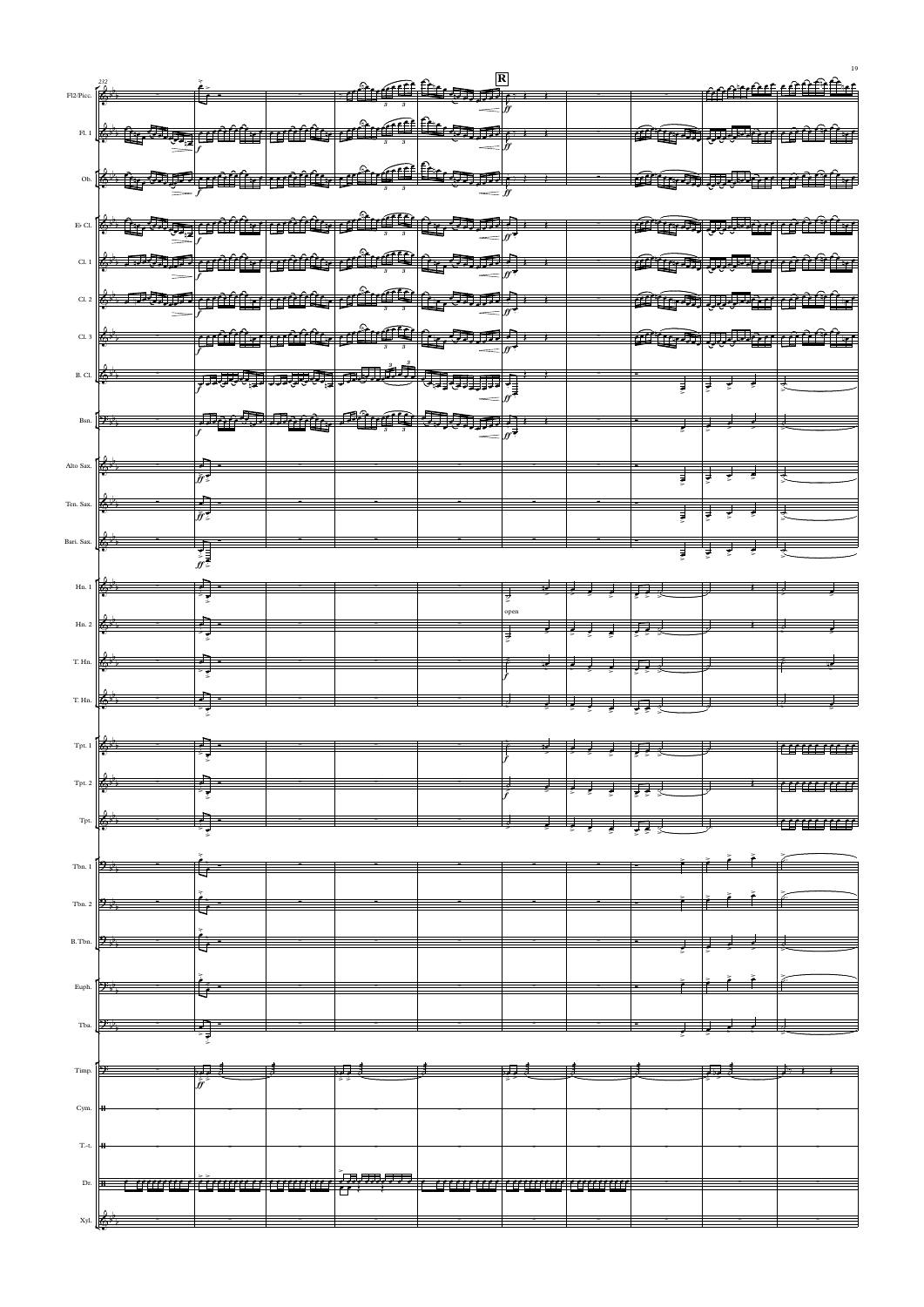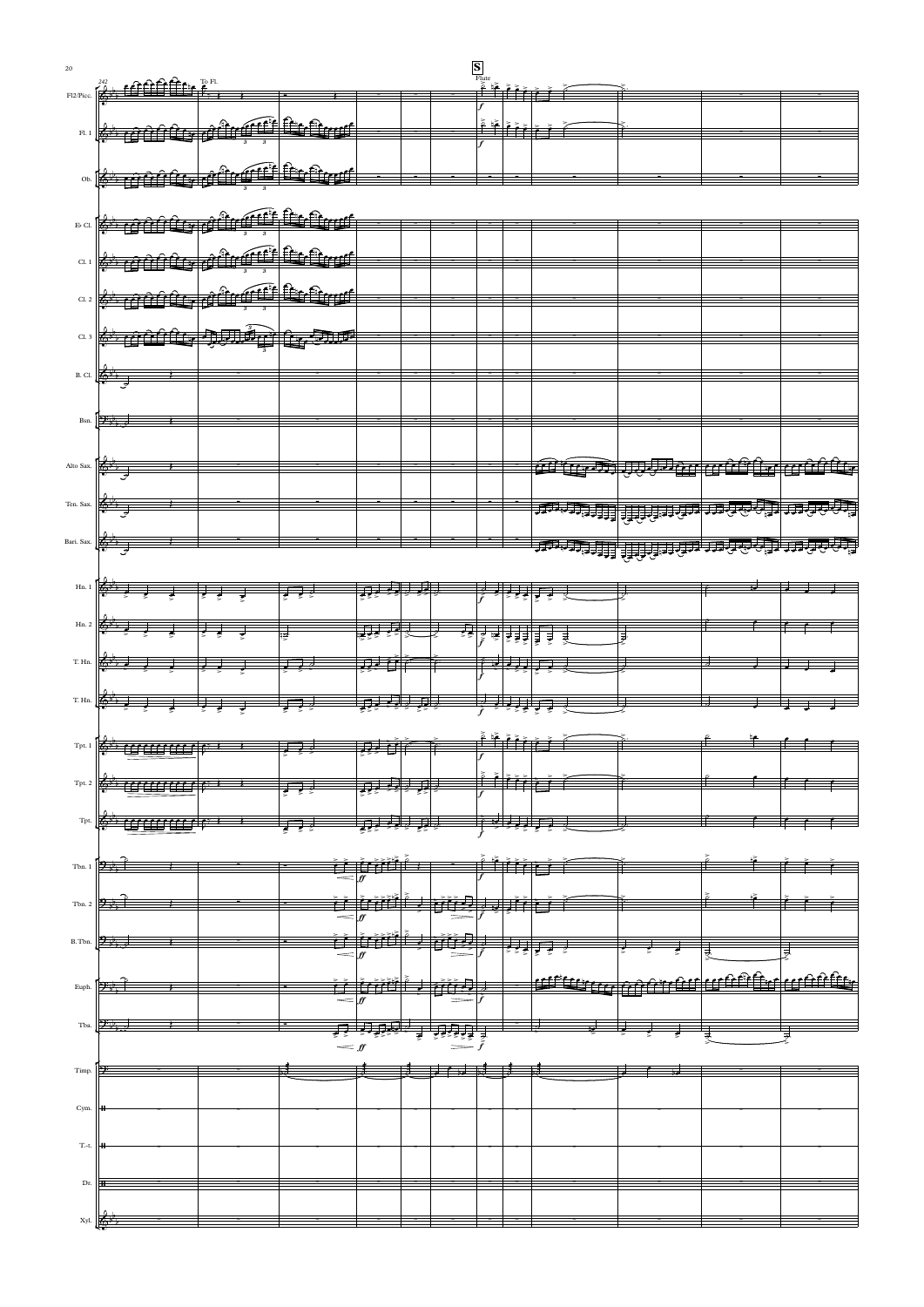